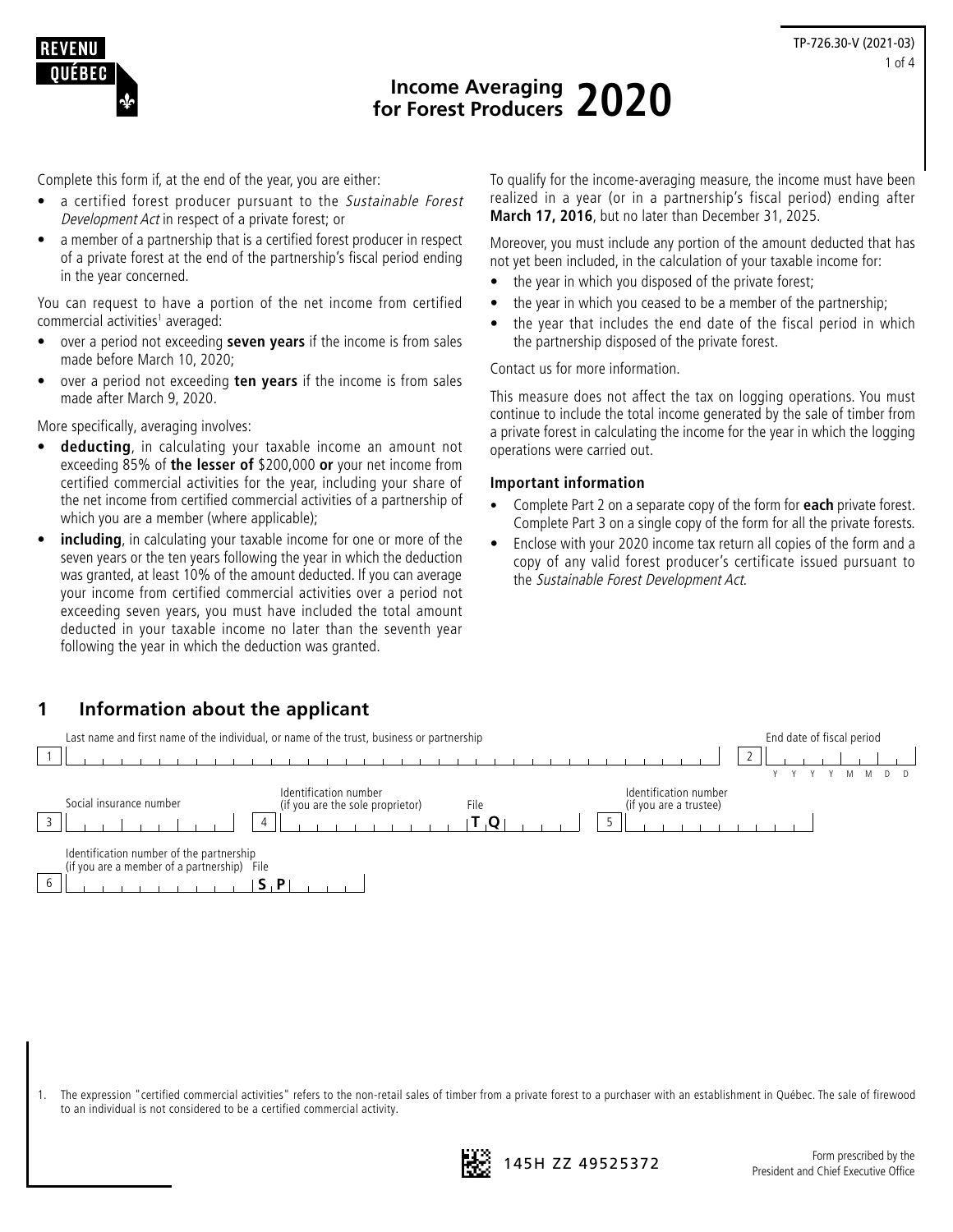TP-726.30-V (2021-03) 2 of 4

## **2 Income or loss from certified commercial activities**

Complete line 7 and section 2.1 or section 2.2, as applicable, on a separate copy of this form for **each** private forest.

| Location of the private forest |  |  |
|--------------------------------|--|--|
|                                |  |  |

#### $\lfloor 7 \rfloor$

#### **2.1 Net income from certified commercial activities**

| Net income for 2020 from certified commercial activities (sales made before March 10, 2020) related to the private forest you                                                                                                                                             |      |                                                           |       |  |
|---------------------------------------------------------------------------------------------------------------------------------------------------------------------------------------------------------------------------------------------------------------------------|------|-----------------------------------------------------------|-------|--|
| operate as a certified forest producer                                                                                                                                                                                                                                    |      |                                                           | 10.   |  |
| Your share for 2020 of the income from the partnership of which you are a member that is derived from certified commercial<br>activities (sales made before March 10, 2020) related to the private forest that the partnership operates as a certified<br>forest producer |      | $\ddot{}$                                                 | l 11. |  |
| Add lines 10.1 and 11.1.                                                                                                                                                                                                                                                  |      | Net income from certified commercial activities $=$  12.1 |       |  |
|                                                                                                                                                                                                                                                                           |      |                                                           |       |  |
| Net income for 2020 from certified commercial activities (sales made after March 9, 2020) related to<br>the private forest you operate as a certified forest producer                                                                                                     | 10.2 |                                                           |       |  |
| Your share for 2020 of the income from the partnership of which you are a member that is derived<br>from certified commercial activities (sales made after March 9, 2020) related to the private forest<br>that the partnership operates as a certified forest producer   |      |                                                           |       |  |
| Add lines 10.2 and 11.2.                                                                                                                                                                                                                                                  |      |                                                           | 12.2  |  |
| Add lines 12.1 and 12.2.                                                                                                                                                                                                                                                  |      | Net income from certified commercial activities $=$       |       |  |
|                                                                                                                                                                                                                                                                           |      |                                                           |       |  |

#### **2.2 Net loss from certified commercial activities**

| Net loss for 2020 from certified commercial activities (sales made before March 10, 2020) related to the private forest you<br>operate as a certified forest producer. Enter the amount without a minus sign $(-)$ .                                                                                                                 | 13.7 |  |
|--------------------------------------------------------------------------------------------------------------------------------------------------------------------------------------------------------------------------------------------------------------------------------------------------------------------------------------|------|--|
| Your share for 2020 of the losses from the partnership of which you are a member that are derived from certified commercial<br>activities (sales made before March 10, 2020) related to the private forest that the partnership operates as a certified forest<br>producer. Enter the amount without a minus sign $(-)$ .<br>$^{+}$  | 14.1 |  |
| Net loss from certified commercial activities $=$<br>Add lines 13.1 and 14.1.                                                                                                                                                                                                                                                        | 15.1 |  |
| Net loss for 2020 from certified commercial activities (sales made after March 9, 2020) related to the<br>private forest that you operate as a certified forest producer. Enter the amount without a minus sign $(-)$ .<br>13.2                                                                                                      |      |  |
| Your share for 2020 of the losses from the partnership of which you are a member that is derived from<br>certified commercial activities (sales made after March 9, 2020) related to the private forest that the<br>partnership operates as a certified forest producer. Enter the amount without a minus sign (-).<br> 14.2 <br>$+$ |      |  |
| Add lines 13.2 and 14.2.                                                                                                                                                                                                                                                                                                             | 15.2 |  |
| Net loss from certified commercial activities $=$<br>Add lines 15.1 and 15.2.                                                                                                                                                                                                                                                        |      |  |

### **3 Income giving entitlement to the deduction**

Complete Part 3 only once for all the private forests.

| Total of the amounts on line 12.1 of all the copies of the form completed |                                                                 | 16.1          |  |
|---------------------------------------------------------------------------|-----------------------------------------------------------------|---------------|--|
| Total of the amounts on line 15.1 of all the copies of the form completed |                                                                 | 16.2          |  |
| Subtract line 16.2 from line 16.1.                                        | Income or loss from sales made before March 10, 2020 = $ 18.1 $ |               |  |
| Total of the amounts on line 12.2 of all copies of this form              |                                                                 |               |  |
| Total of the amounts on line 15.2 of all copies of this form              |                                                                 |               |  |
| Subtract line 17.2 from line 17.1.                                        | Income or loss from sales made after March 9, 2020 $=$          | 18.2          |  |
| Add lines 18.1 and 18.2. If the result is negative, enter 0.              | Income giving entitlement to the deduction $=$                  | <sup>18</sup> |  |

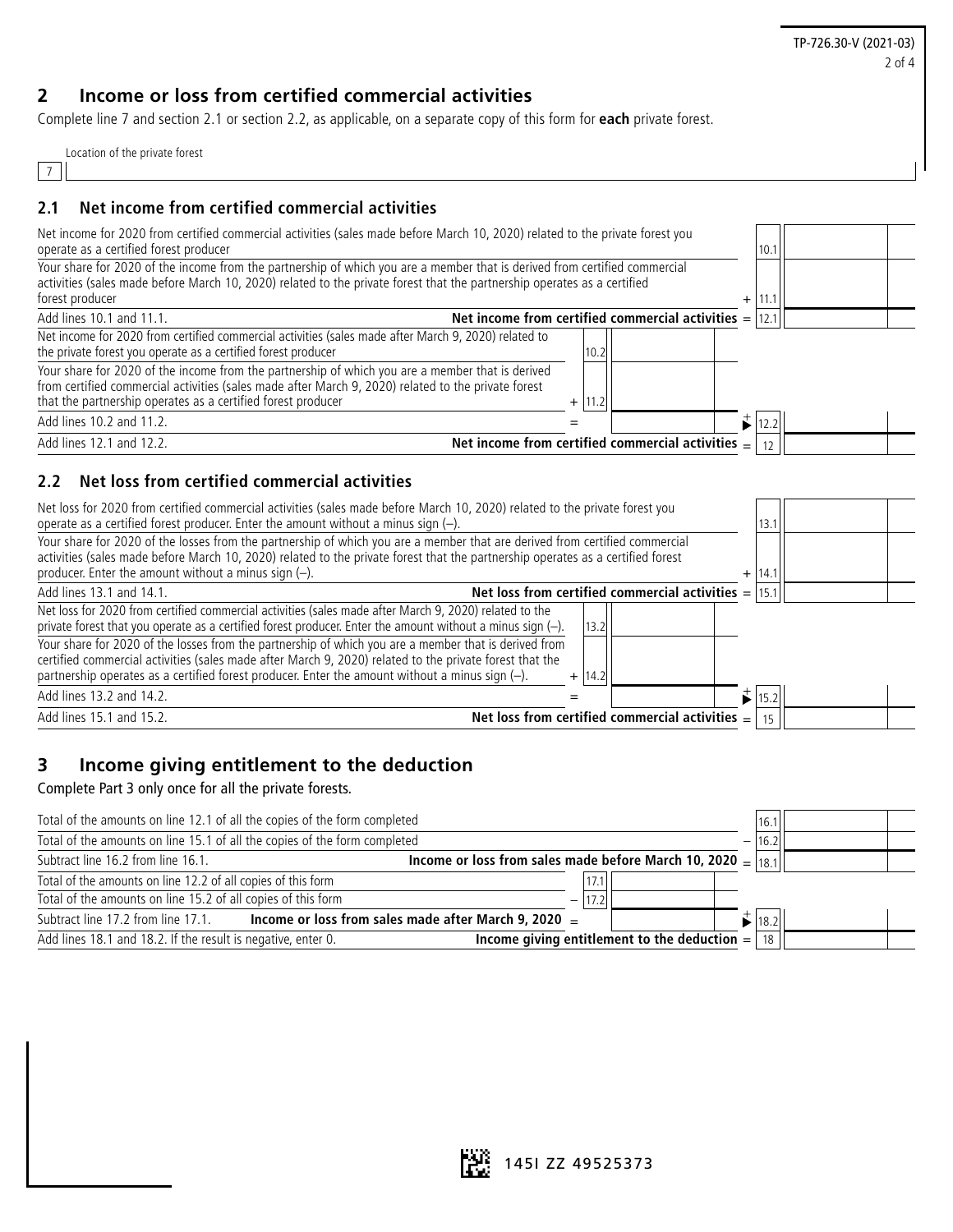## **4 Deduction for income averaging for a forest producer claimed for 2020**

| Amount from line 18 (maximum: \$200,000)                                                                           |                                                                                                                                 |                                                                   |     | 20          |     |
|--------------------------------------------------------------------------------------------------------------------|---------------------------------------------------------------------------------------------------------------------------------|-------------------------------------------------------------------|-----|-------------|-----|
|                                                                                                                    |                                                                                                                                 |                                                                   | ×   |             | 85% |
| Multiply line 20 by 85%.                                                                                           | Maximum deduction for income averaging for a forest producer for 2020 $=$   21                                                  |                                                                   |     |             |     |
| Amount from line 18.1                                                                                              |                                                                                                                                 | 20.7                                                              |     |             |     |
| Amount from line 18                                                                                                |                                                                                                                                 | 20.2 <br>÷                                                        |     |             |     |
|                                                                                                                    | Divide line 20.1 by line 20.2. If the result is greater than 1, enter 1. If the result is less than 0, enter 0. $=$             |                                                                   |     | $\geq$ 20.3 |     |
| Multiply line 21 by line 20.3.                                                                                     |                                                                                                                                 |                                                                   | $=$ |             |     |
|                                                                                                                    | Amount to include in the deduction (all or part of the amount from line 21.1) The amount can be averaged over seven years.      |                                                                   |     | 22.1        |     |
| Amount from line 21                                                                                                |                                                                                                                                 | 20.9                                                              |     |             |     |
| Amount from line 18.2                                                                                              | 20.6                                                                                                                            |                                                                   |     |             |     |
| Amount from line 18                                                                                                | 20.7<br>÷                                                                                                                       |                                                                   |     |             |     |
| Divide line 20.6 by line 20.7. If the result is greater than 1, enter 1.<br>If the result is less than 0, enter 0. |                                                                                                                                 | ≚<br>20.8                                                         |     |             |     |
| Multiply line 20.9 by line 20.8.                                                                                   |                                                                                                                                 | $=$                                                               |     |             |     |
|                                                                                                                    | Amount to include in the deduction (all or part of the amount from line 21.2) The amount can be averaged over ten years.        |                                                                   |     | $+$ 22.2    |     |
| Add lines 22.1 and 22.2.<br>Tax Return (TP-646-V).                                                                 | Carry the result to line 297 of your income tax return. In the case of a trust, carry the result to line 94 of the Trust Income |                                                                   |     |             |     |
|                                                                                                                    |                                                                                                                                 | Deduction for income averaging for a forest producer for $2020 =$ |     | 22          |     |

TP-726.30-V (2021-03)

3 of 4

## **5 Amounts deducted in previous years**

| Amount deducted in 2016 (line 22 of form TP-726.30-V for 2016) |    |  |
|----------------------------------------------------------------|----|--|
| Amount deducted in 2017 (line 22 of form TP-726.30-V for 2017) |    |  |
| Amount deducted in 2018 (line 22 of form TP-726.30-V for 2018) |    |  |
| Amount deducted in 2019 (line 22 of form TP-726.30-V for 2019) | 26 |  |

## **6 Amount to include in your taxable income for 2020**

You **must** include **at least 10%** of the amounts deducted in 2016 through 2019 in your taxable income for 2020.

| Amount from line 70 in column C on form TP-726.30-V for 2019                                                                                         | 29                                                                  |
|------------------------------------------------------------------------------------------------------------------------------------------------------|---------------------------------------------------------------------|
| Amount for 2016 (all or part of the amount on line 29)                                                                                               | 30                                                                  |
| Amount from line 23<br>10%<br>$\times$                                                                                                               | 31                                                                  |
| Enter the amount from line 30 or line 31, whichever is greater (without exceeding the amount on line 29).                                            | 32                                                                  |
| Amount from line 71 in column C on form TP-726.30-V for 2019                                                                                         | 33                                                                  |
| Amount for 2017 (all or part of the amount on line 33)                                                                                               | 34                                                                  |
| Amount from line 24<br>10%<br>$\times$                                                                                                               | 35                                                                  |
| Enter the amount from line 34 or line 35, whichever is greater (without exceeding the amount on line 33).                                            | 36<br>$^{+}$                                                        |
| Amount from line 72 in column C on form TP-726.30-V for 2019                                                                                         | 37                                                                  |
| Amount for 2018 (all or part of the amount on line 37)                                                                                               | 38                                                                  |
| Amount from line 25<br>10%<br>$\times$                                                                                                               | 39                                                                  |
| Enter the amount from line 38 or line 39, whichever is greater (without exceeding the amount on line 37).                                            | $+$ 40                                                              |
| Amount from line 73 (column C) of form TP-726.30-V for 2019                                                                                          | 41                                                                  |
| Amount for 2019 (all or part of the amount from line 41)                                                                                             | 42                                                                  |
| Amount from line 26<br>10%<br>$\times$                                                                                                               | 43                                                                  |
| Enter the amount from line 42 or line 43, whichever is greater (the amount cannot be greater than the amount on line 41).                            | 44<br>$^{+}$                                                        |
| Add lines 32, 36, 40 and 44.<br>Enter the result on line 276 of your income tax return or,<br>in the case of a trust, on line 98.1 of form TP-646-V. | Amount to include in your taxable income for 2020 $=$ $\vert$<br>65 |